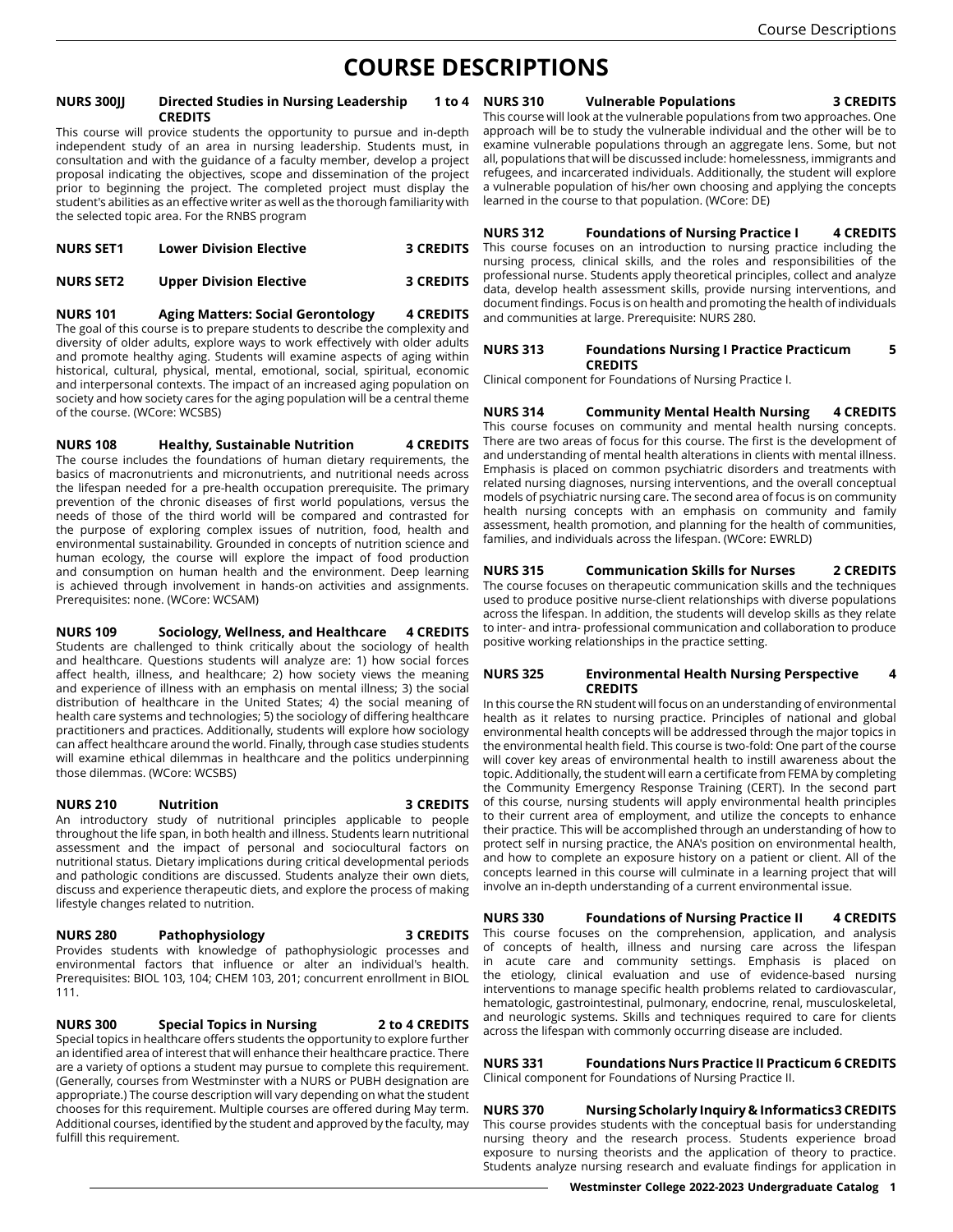evidence-based nursing practice. Students will be introduced to an overview of informatics topics that relate to the delivery of safe and quality patient nursing care for a variety of healthcare settings.

#### **NURS 380 Dimensions of Nursing 3 CREDITS** This course is designed for RN students as a bridge to the organizing framework of the curriculum and to professional nursing. The philosophy of nursing, historical evolution of nursing, and implications for the future along with professional nursing competencies are emphasized. Processes and values guiding professional practice are discussed, as well as the expanded ethical role of the professional nurse within the health care delivery system. Finally, the concepts of communication, teaching, learning, and diversity will be examined. All concepts learned in this class will be examined and applied

## **NURS 385 Teaching, Mentoring, Health Promotion,Promotion in Nursing 4 CREDITS**

through the lens of the student's current nursing practice.

This course will prepare the RN student with teaching and presentation skills appropriate to the nurse's teaching-coaching role. Principles of adult teaching/learning, characteristics of learners, barriers to teaching/ learning, learning theory, assessment and evaluation of teaching/learning, instructional methods, and instructional materials will be addressed. Students will evaluate the most current evidence based teaching-learning practices as well as demonstrate sources of health information. The aforementioned concepts will be demonstrated through a service-learning project that will be disseminated to a community agency as well as to academic peers followed by peer evaluation.

**NURS 391 Nursing Theory and Research 4 CREDITS** This course will prepare the RN student to explore nursing theory and the research process. This course is two-fold: One part of the course will focus on research ethics and students will earn a certificate on Protecting Human Research Participants through the National Institute of health. In the second part of this course students will identify a practice problem in their current area of employment and utilize course concepts to offer evidence-based solutions to that problem. As learned in NURS 385, students will present their research findings at their place of employment. (WCORE: RE)

#### **NURS 401 Directed Studies 1 to 4 CREDITS** A tutorial-based course used only for student- initiated proposals for intensive individual study of topics not otherwise offered in the Nursing Program. This course is repeatable for credit.

## **NURS 406 Nursing Pharmacology 4 CREDITS**

This course will explore the study of pharmacology and how it relates to the nursing process and the role of the bachelorette prepared registered nurse generalist. Principles of pharmacology will be discussed including drugs and the body, dosage calculations, chemotherapeutic and anti-infective agents, drugs acting on the immune, nervous, endocrine, reproductive, cardiovascular, renal, respiratory, and gastrointestinal systems. Students will gain greater understanding of potential drug complications and interactions to administer medications safely and properly across the lifespan.

**NURS 410 Nursing Leadership Capstone RN-BS 6 CREDITS** In this course the RN student will have an opportunity to demonstrate competency skills, and knowledge gained through previous course work and service learning. An important aspect of this course, and a central concept throughout this program, is nursing leadership. The student will have three opportunities to demonstrate their new knowledge of expanded nursing leadership. First, using discussion format students will provide peers with content on assigned topics such as problem solving, change, conflict, organizational assessment, and legal and ethical aspects of practice. Overall the quality of health care practices will be examined. Secondly, students will continue with a service learning activity that they developed in NURS 385 (Teaching, Mentoring, and Health Promotion). Finally, the student will complete a capstone and management experience at an agency or organization that is different from where they currently practice in order to diversify their nursing background. (WCore: SC)

**NURS 414 Foundations of Nursing Practice III 4 CREDITS** This course focuses on the application, analysis and synthesis of concepts of health, illness and nursing care across the lifespan in community and acute care settings, including hospital intensive care units. Emphasis is placed on assessment, nursing diagnosis, and implementation of evidence-based nursing interventions in the holistic management of clients with specific health problems. Students will learn to collaborate with medical, surgical, and allied health practitioners to maximize the wellness of clients with complex,

acute and chronic illness. Prerequisites: NURS 315, NURS 330, NURS 331, and NURS 420.

**NURS 415 Found Nursing Practice III Practicum 4 CREDITS** Clinical component for Foundations of Nursing Practice III.

**NURS 417 Transitional Care Nursing Practicum 2 CREDITS** Clinical component for Transitional Care Nursing.

## **NURS 418 Transitional Care Nursing 3 CREDITS**

This course focuses on transitional periods across the lifespan. It emphasizes the application of nursing care during periods of birth, death, and transitions of health. Emphasis will be placed on safety, the coordination and continuity of patient care, prevention and avoidance of complications, appropriate nursing interventions, and treatment. The application of patient care will be accomplished with the active engagement of patients, their families and interprofessional collaboration.

## **NURS 419 Leadership in Nursing 2 CREDITS**

This course integrates the nursing process with the concepts of leadership, management, and organizational theory. The role of nursing in monitoring and ensuring the quality of health care practices is examined. Emphasis is placed on issues of leadership, management, power, change, motivation, conflict, group dynamics and interfacing of autonomous, dependent and interdependent nursing functions in current and future health care delivery systems. This course emphasizes that all nurses are leaders to clients, families, team members and the public. Prerequisites: Requires all third semester nursing courses including NURS 370, NURS 414, NURS 415, and NURS 418.

## **NURS 420 Nursing Pharmacology II 2 CREDITS**

This class will build on the knowledge gained in Nursing Pharmacology 1 and focus on specific pharmaceutical agents used in patient care across the lifespan. Health prevention and promotion as it relates to pharmacology will be addressed, exploring topics such as immunizations, vitamins, complementary therapies, and herbal preparations. Pharmacotheraputics will be addressed using a body systems approach to assist the student in understanding treatment for specific disease processes including medication classification, administration, side effects, and avoidance of potential complications. Prerequisites: NURS 320,NURS 330, NURS 331, and NURS 370 Scholarly Inquiry & Informatics.

## **NURS 425 Ethics in Professional Nursing 2 CREDITS**

This course is designed to give an overview of the evolution of nursing ethics and the impact that nursing ethics has on the professional baccalaureate prepared nurse. Focus will be placed on the moral principles and ethical perspectives (justice vs. care) that are important to nursing. The implications of traditional and contemporary ethical theories for nursing will also be explored. Students will explore accountability and responsibility for nursing judgment and action and develop and respect for human dignity and preservation of integrity.

## **NURS 430 Capstone Practicum 6 CREDITS**

This course is a clinical synthesis experience designed to refine and integrate previously learned knowledge and skills into professional practice through a cooperative learning experience. Students plan, deliver and manage care under the supervision of a licensed preceptor. The student will further develop clinical reasoning and proficiency in patient management and evaluation through assignments in a variety of patient care settings. Working closely with staff and faculty, the student will gain the confidence and the skills needed to function as a novice nurse who is a designer, manager and coordinator of care.

## **NURS 431 Capstone Synthesis 2 CREDITS**

Weekly seminar provides an opportunity for the analysis, synthesis, refinement and integration of nursing knowledge. This course provides activities and discussion that facilitate the student's transition to professional nursing practice. The student will build clinical reasoning and develop beginning proficiency in patient management and evaluation through assignments in a variety of patient care settings. Working closely with staff and faculty, the student will gain the confidence and the skills needed to function as a novice nurse who is a designer, manager and coordinator of care. (WCore: SC)